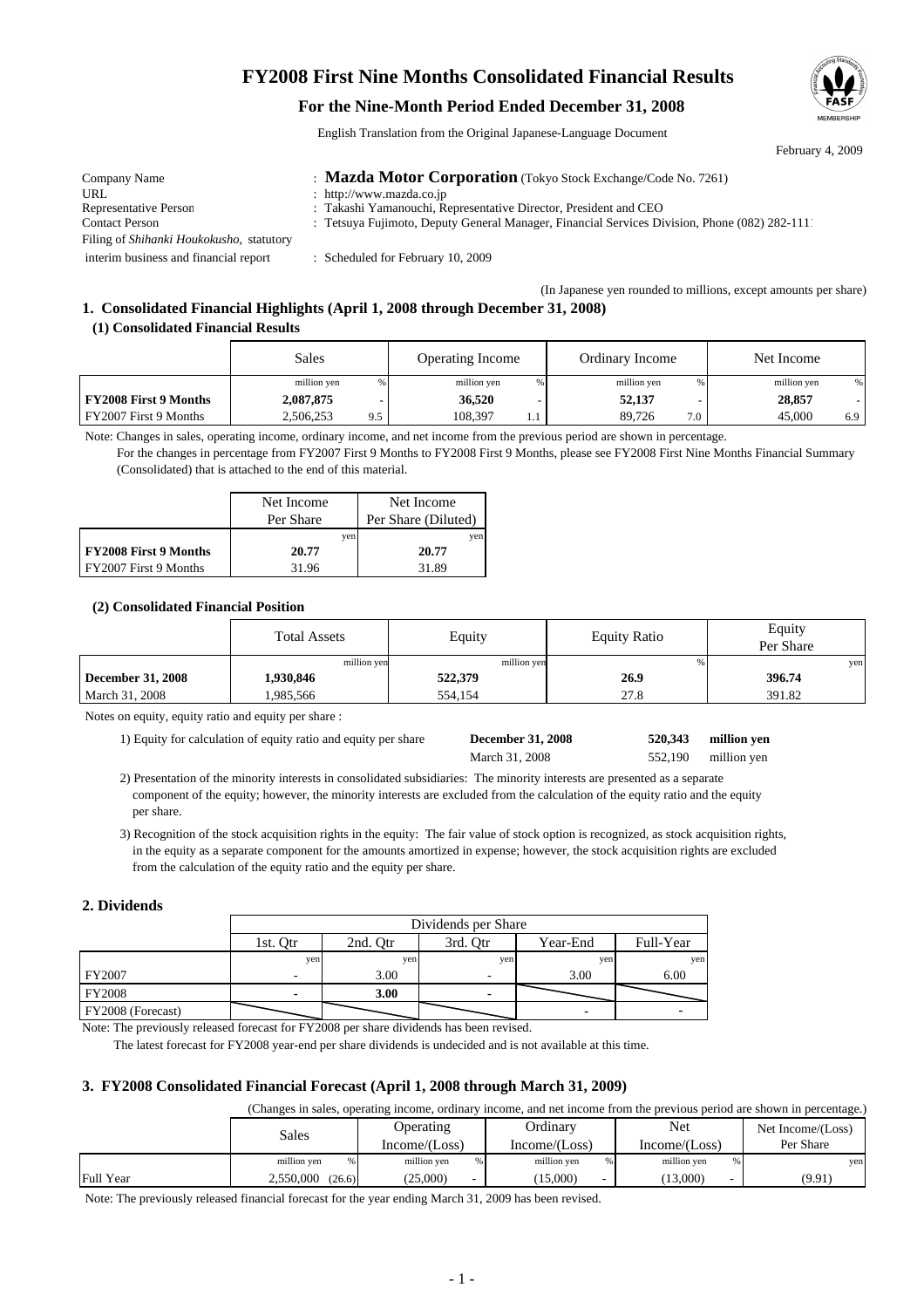### **4. Other**

#### **(1) Significant Changes in Consolidation scope:** None

#### **(2) Adoption of Accounting Methods Simplified for / Unique to Preparing Interim Consolidated Financial Statements:** Yes

 Note: See 4. Other in "Qualitative Discussions on Financial Information and Consolidated Financial Statements with Footnotes" on page 5.

#### **(3) Accounting Changes in Preparing Interim Consolidated Financial Statements:**

| 1) Adoption of new accounting standards |                                                                                                                              |
|-----------------------------------------|------------------------------------------------------------------------------------------------------------------------------|
| 2) Other                                |                                                                                                                              |
|                                         | Note: See 4, Other in "Qualitative Discussions on Einengial Information and Consolidated Einengial Statements with Eostnotes |

4. Other in "Qualitative Discussions on Financial Information and Consolidated Financial Statements with Footnote on pages 5 and 6.

#### **(4) Common Stock**

| 1) Shares issued (including treasury shares)            | <b>December 31, 2008</b><br>March 31, 2008 | 1,418,509,399 shares<br>1,418,509,399 shares |
|---------------------------------------------------------|--------------------------------------------|----------------------------------------------|
| 2) Treasury shares                                      | <b>December 31, 2008</b><br>March 31, 2008 | 106,950,540 shares<br>9,205,707 shares       |
| 3) The average number of outstanding shares over period | <b>FY2008 First 9 Months</b>               | 1,389,426,565 shares                         |
|                                                         | FY2007 First 9 Months                      | 1,408,095,205 shares                         |

#### **Supplementary Information:**

#### **FY2008 Unconsolidated Financial Forecast (April 1, 2008 through March 31, 2009)**

(Changes in sales, operating income, ordinary income, and net income from the previous period are shown in percentage.)

|           | Sales              | Operating        | Ordinary         | Net              | Net Income/(Loss) |
|-----------|--------------------|------------------|------------------|------------------|-------------------|
|           |                    | Income/(Loss)    | Income/(Loss)    | Income/(Loss)    | Per Share         |
|           | million yen<br>%   | million yen<br>% | %<br>million yen | %<br>million yen | yen               |
| Full Year | .840.000<br>(25.3) | (98,000)         | (63,000)         | (35,000)         | (26.69)           |

Note: The previously released financial forecast for the year ending March 31, 2009 has been revised.

#### **Cautionary Statements with Respect to Forward-Looking Statements and Other Notes:**

1. The financial forecast is the judgment of our management based on the information presently available. By nature, such financial forecast is subject to uncertainty and a risk. Therefore, we advise against making an investment decision by solely relying on this forecast. Variables that could affect the actual financial results include, but are not limited to, economic environments related to our business areas and fluctuations in yen-to-dollar and other exchange rates.

 Please see 3. Qualitative Discussions on Consolidated Financial Forecasts in Qualitative Discussions on Financial Information and Consolidated Financial Statements with Footnotes on page 4.

- 2. We have revised the financial forecast for the current year ending March 31, 2009 downward. Also, business environments in the current year remain uncertain. Under the circumstances, the latest forecast for the year-end per share dividends is undecided and is not available at this time. We promptly will disclose the forecast at the time it becomes available by taking the financial results of the current year and the financial forecast of the next year into consideration.
- 3. Commencing in the fiscal year ending March 31, 2009 (and any interim periods of the fiscal year), the Accounting Standards Board of Japan ("ASBJ") Statement No.12, *"Accounting Standard for Quarterly Financial Statements"* and the ASBJ Guidance No.14, "*Implementation Guidance for Standards for Quarterly Financial Statements"* were adopted. Also, interim financial statements are prepared in accordance with the *Regulation for Quarterly Consolidated Financial Reporting* ".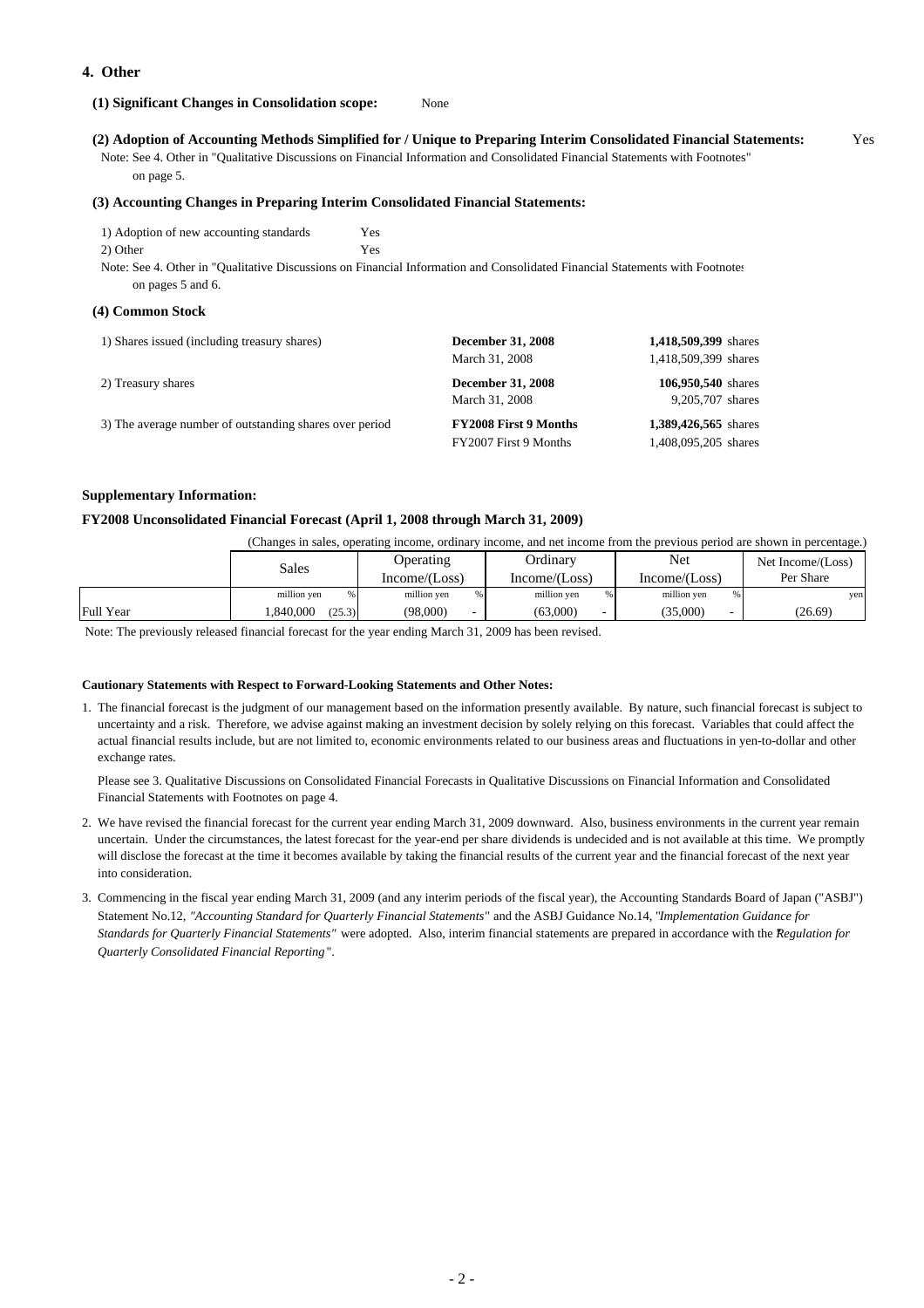# **Qualitative Discussions on Financial Information and Consolidated Financial Statements with Footnotes**

## **1. Consolidated Financial Results**

Year-to-year performance in retail volume by primary markets for the first nine-month period of FY2008 was as follows. In Japan, in spite of the introduction of the new Biante and the new Atenza, retail volume decreased by 6% year-over-year to 164,000 units under the market environment of lower industry demands for new vehicles. In North America, retail volume was down 10% to 271,000 units amid the overall declining market. In Europe, retail volume increased to 242,000 units or up 6% mainly due to contribution of the sales of the new Mazda2 (Demio in Japan). In China, retail volume increased by 38% to 97,000 units; the positive impacts of the new Mazda2 and Mazda6 (Atenza in Japan) were the main factors. In other areas, retail volume was down 5% to 190,000 units. As a result of these varying performances by market, the global retail volume was 964,000 units, down 1% from the same period of the prior fiscal year.

Consolidated sales for the first nine-month period of FY2008 decreased by ¥418.4 billion (down 17%) year on year to ¥2,087.9 billion; the negative impacts of yen's appreciation and changes in accounting standards were the primary factors. Consolidated operating income was ¥36.5 billion, a decrease of ¥71.9 billion (down 66%) year over year primarily due to negative impacts of stronger yen and material price hikes. Operating ROS was 1.7%. The consolidated ordinary income, which reflects foreign exchange gain, was ¥52.1 billion, down ¥37.6 billion (down 42%). Consolidated net income was down ¥16.1 billion (down 36%) to ¥28.9 billion.

Note: Commencing in the year ending March 31, 2009 (and any interim periods in the year), "*Accounting Standard for Quarterly Financial Statements*" was adopted. In the above year-over-year comparison, the financial results for the prior period are based on the financial information that was disclosed in FY2007 First Nine Months Consolidated Financial Results released in the prior year.

## **2. Consolidated Financial Position**

As of December 31, 2008, total assets amounted to ¥1,930.8 billion, ¥54.7 billion lower than the end of last fiscal year, due to a decrease in trade notes and accounts receivable and other factors. Also, total liabilities amounted to ¥1,408.5 billion, down ¥22.9 billion from the end of last fiscal year, due to a decrease in trade notes and accounts payable and other factors.

Total equity decreased by ¥31.8 billion to ¥522.4 billion from the end of last fiscal year. Equity ratio decreased by 0.9 of a point from the end of the previous fiscal year to 26.9%.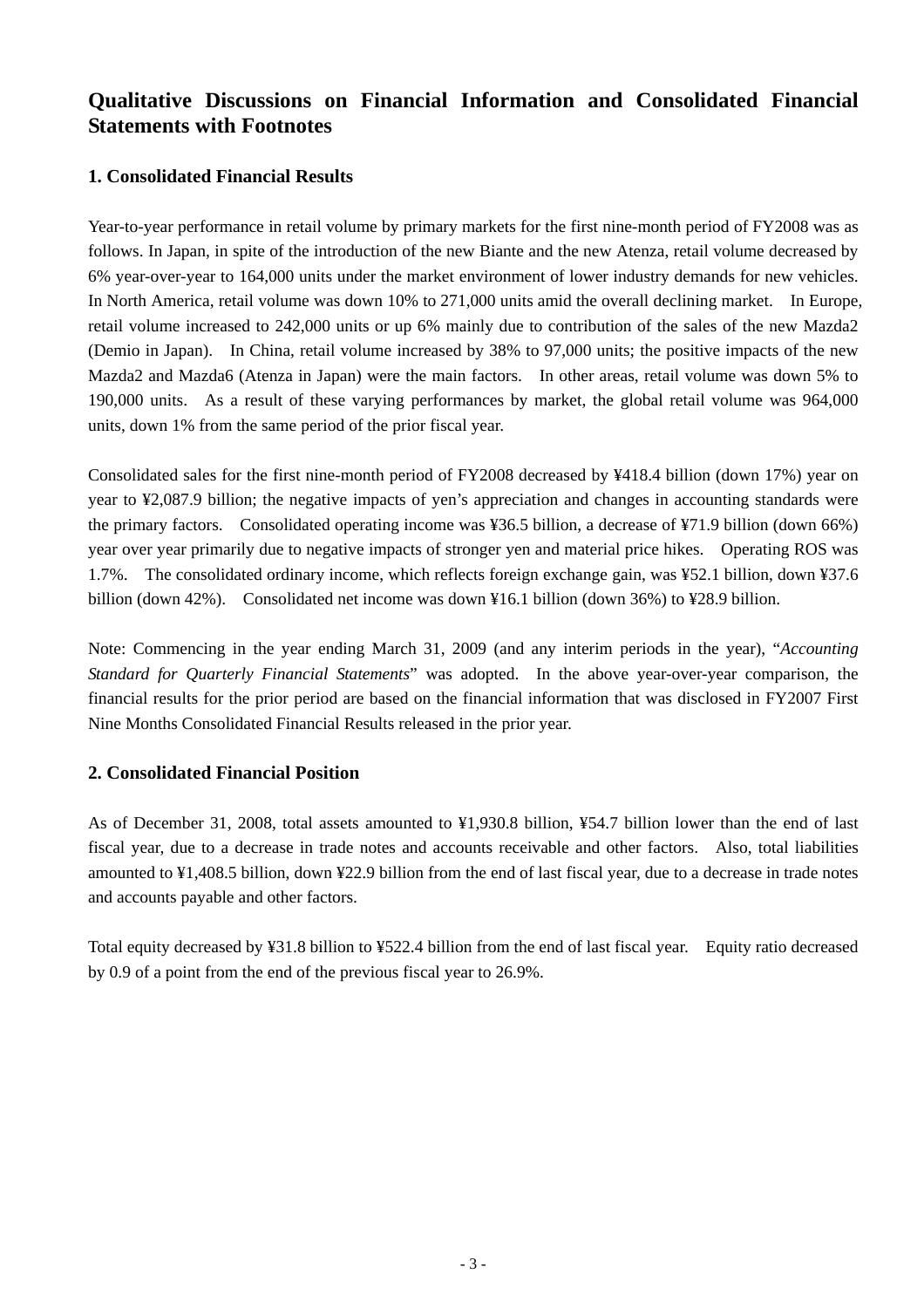## **3. Qualitative Discussions on Consolidated Financial Forecast**

The forecast for the year ending March 31, 2009 that was previously released on October 30, 2008 has been revised as follows. Also, the exchange rate assumptions for the year ending March 31, 2009 are ¥100 to the dollar and ¥144 to the Euro.

| <b>Consolidated Financial Forecast</b> | Full year                           | Compared to the |
|----------------------------------------|-------------------------------------|-----------------|
|                                        |                                     | prior year      |
| <b>Sales Revenue</b>                   | $\text{\textsterling}2,550$ billion | $down\ 26.6\%$  |
| <b>Operating Loss</b>                  | ¥25 billion                         | -               |
| <b>Ordinary Loss</b>                   | ¥15 billion                         | -               |
| Net Loss                               | ¥13 billion                         | ٠               |

| <b>Global Retail Volume</b> |                 | Compared to the |
|-----------------------------|-----------------|-----------------|
|                             | Full year       | prior year      |
| Domestic                    | 218,000 units   | down $14.8\%$   |
| North America               | 342,000 units   | down 15.7%      |
| Europe                      | 314,000 units   | $down$ 3.9%     |
| China                       | 127,000 units   | up 25.7%        |
| Other                       | 239,000 units   | down 12.8%      |
| Total                       | 1,240,000 units | $down 9.0\%$    |

(Reference)

| <b>Unconsolidated Financial Forecast</b> | Full year      | Compared to the |
|------------------------------------------|----------------|-----------------|
|                                          |                | prior year      |
| <b>Sales Revenue</b>                     | ¥1,840 billion | $down$ 25.3%    |
| <b>Operating Loss</b>                    | ¥98 billion    |                 |
| <b>Ordinary Loss</b>                     | ¥63 billion    |                 |
| Net Loss                                 | ¥35 billion    |                 |

The financial forecast is the judgment of our management based on the information presently available. By nature, such financial forecast is subject to uncertainty and a risk. Therefore, we advise against making an investment decision by solely relying on this forecast. Variables that could affect the actual financial results include, but are not limited to, economic environments related to our business areas and fluctuations in yen-to-dollar and other exchange rates.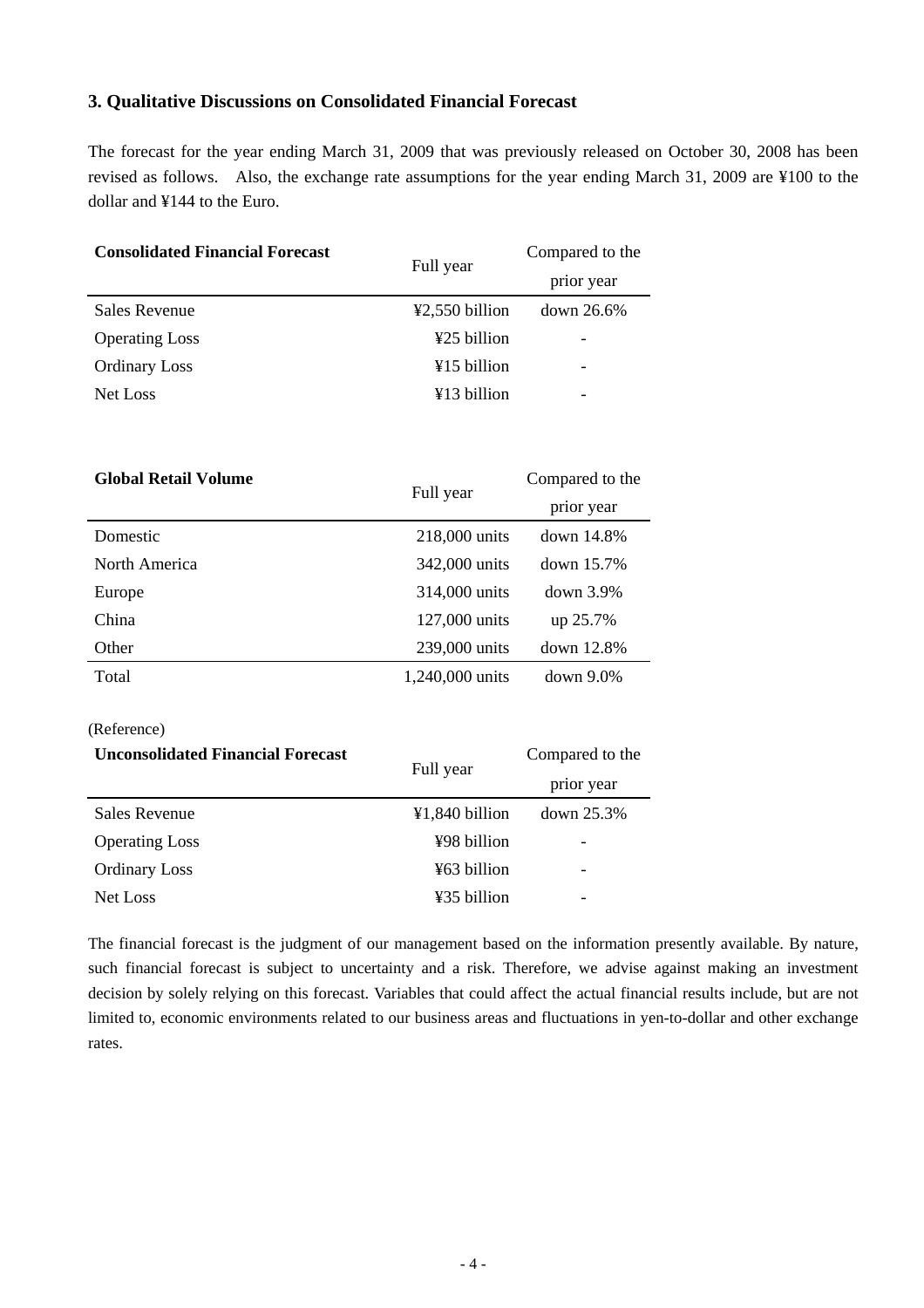## **4. Other**

## **1) Significant Changes in Consolidation Scope:**

None

## **2) Adoption of Accounting Methods Simplified / Unique to Preparing Interim Consolidated Financial Statements:**

1. Simplified accounting methods

Omission of physical inventory

 As of December 31, 2008, physical inventory was omitted. Instead, the balance of inventory as of December 31, 2008 was determined by a rational method to reasonably estimate it based on the information from physical inventory as of September 30, 2008.

2. Unique accounting methods None

## **3) Accounting Changes in Preparing Interim Consolidated Financial Statements:**

## **(Accounting Standard for Quarterly Financial Statements)**

Commencing in the year ending March 31, 2009 (and any interim periods in the year), the ASBJ Statement No.12 "*Accounting Standard for Quarterly Financial Statements"* and the ASBJ Guidance No.14 "*Implementation Guidance for Accounting Standards for Quarterly Financial Statements"* have been adopted. Also, interim financial statements are prepared in accordance with "*Regulation for Quarterly Consolidated Financial Reporting*".

## **(Practical Solution on Unification of Accounting Policies Applied to Foreign Subsidiaries for Consolidated Financial Statements)**

Commencing in the three months ended June 30, 2008, Mazda Motor Corporation (the "Company") and its consolidated overseas subsidiaries adopted the Practical Issues Task Force ("PITF") No. 18, "*Practical Solution on Unification of Accounting Policies Applied to Foreign Subsidiaries for Consolidated Financial Statements",* issued by the ASBJ on May 17, 2006, and made necessary adjustments in preparing the consolidated financial statements.

As a result of adopting the PITF No. 18, the balance of consolidated retained earnings as of April 1, 2008 was reduced by ¥1,554 million. Also, the effects of adopting the PITF No. 18 on the consolidated statement of income for the nine months ended December 31, 2008 were to increase operating income by ¥319 million, to decrease ordinary income by ¥2,797 million, and to decrease income before income taxes by ¥3,066 million.

Also, in connection with adopting the PITF No. 18, incentive expenses of overseas consolidated subsidiaries that were recognized in selling, general and administrative expenses in the prior periods are now recognized as a reduction to net sales. For the nine months ended December 31, 2008, such incentive expenses amounted to ¥90,951 million, and the effects of this change on the consolidated statement of income for the nine months ended December 31, 2008 were to decrease net sales, gross profit on sales, and selling, general and administrative expenses each by the same amount.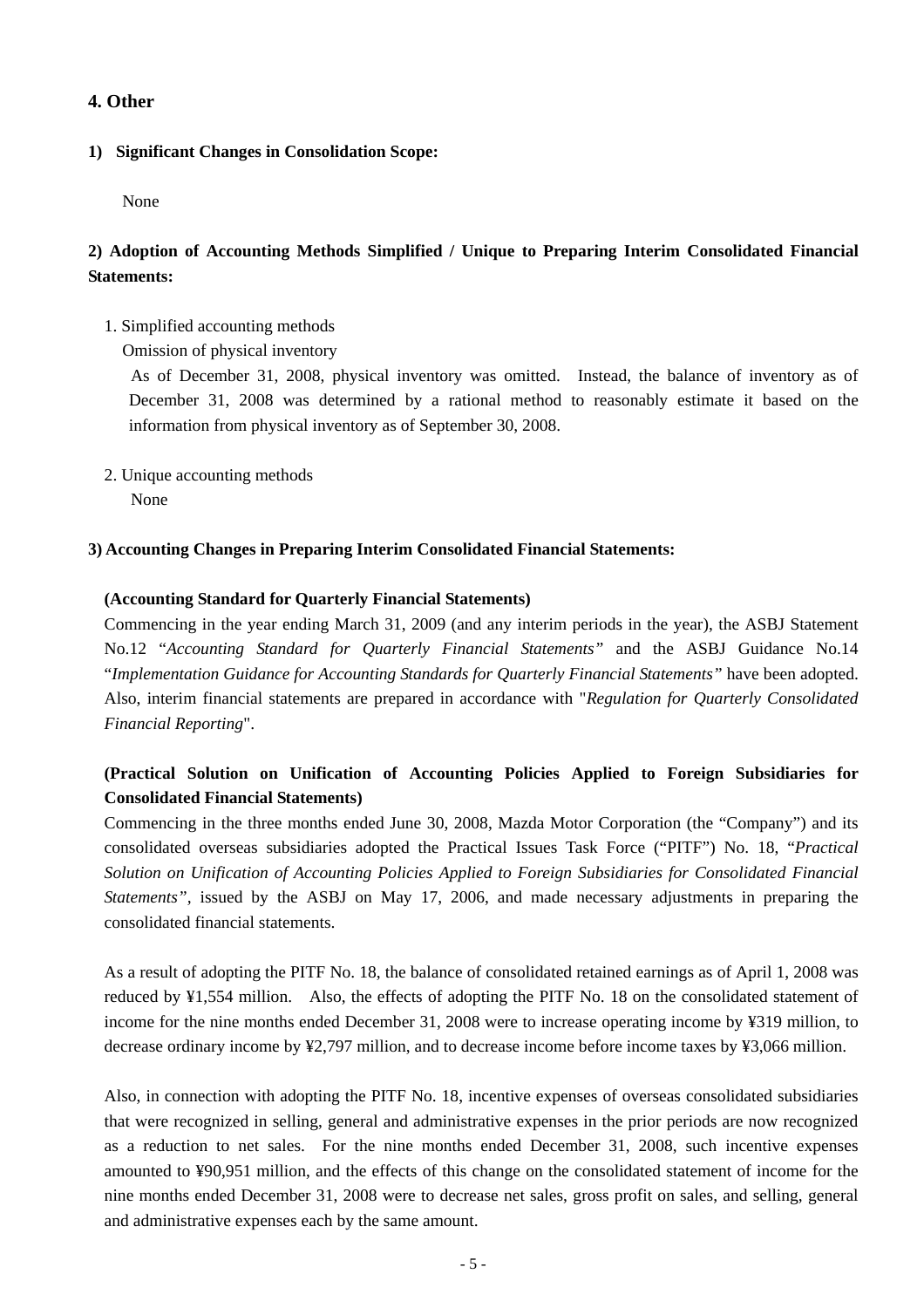Also, the effects of adopting the PITF No. 18 on segment information are discussed in the applicable section of the notes to the consolidated financial statements.

## **(Accounting Standards for Measurement of Inventories)**

Commencing in the three months ended June 30, 2008, the Company and its consolidated domestic subsidiaries adopted the ASBJ Statement No.9 "*Accounting Standards for Measurement of Inventories*" issued by the ASBJ on July 5, 2006 and changed the inventory valuation method from a cost method to a lower-of-cost-or-market method.

The effects of adopting the new standard on gross profit on sales, operating income, ordinary income and income before income taxes in the consolidated statement of income for the nine months ended December 31, 2008 were immaterial.

## **(Change in Accounting for Materials Sold to and Purchased Back from Suppliers after Fabrication)**

Through the year ended March 31, 2008, in the consolidated statement of income, the Company accounted for materials sold to suppliers for the purpose of purchasing back from them after fabrication in such a manner that the transactions were recognized in both net sales and cost of sales. Commencing in the three months ended June 30, 2008, however, the Company changed accounting for these transactions to exclude the amounts from both net sales and cost of sales. Under the previous accounting, the Company was emphasizing the contractual condition that the ownership title to the materials transfers through the transactions. However, the Company now emphasizes the substance of the transactions that the materials are purchased back after fabrication.

The effects of this accounting change on the consolidated statement of income for the nine months ended December 31, 2008 were to decrease net sales and cost of sales each by ¥131,058 million with no effects on operating income, ordinary income, and income before income taxes.

Also, the effects of this accounting change on segment information are discussed in the applicable section of the notes to the consolidated financial statements.

## **Additional Information:**

## **(Change in Useful Lives of Tangible Fixed Assets)**

On April 30, 2008, the Japanese Income Tax Law was revised to implement certain changes to useful lives of depreciable fixed assets. As a result, commencing in the three months ended June 30, 2008, the Company and its consolidated domestic subsidiaries changed the useful lives of tangible fixed assets in calculating the depreciation expenses of tangible fixed assets in accordance with the revised Japanese Income Tax Law.

The effects of this change on the consolidated statement of income for the nine months ended December 31, 2008 were to decrease operating income by ¥1,719 million and to decrease ordinary income and income before income taxes each by ¥1,727 million.

The effects of this change on the segment information are discussed in the applicable section of the notes to the consolidated financial statements.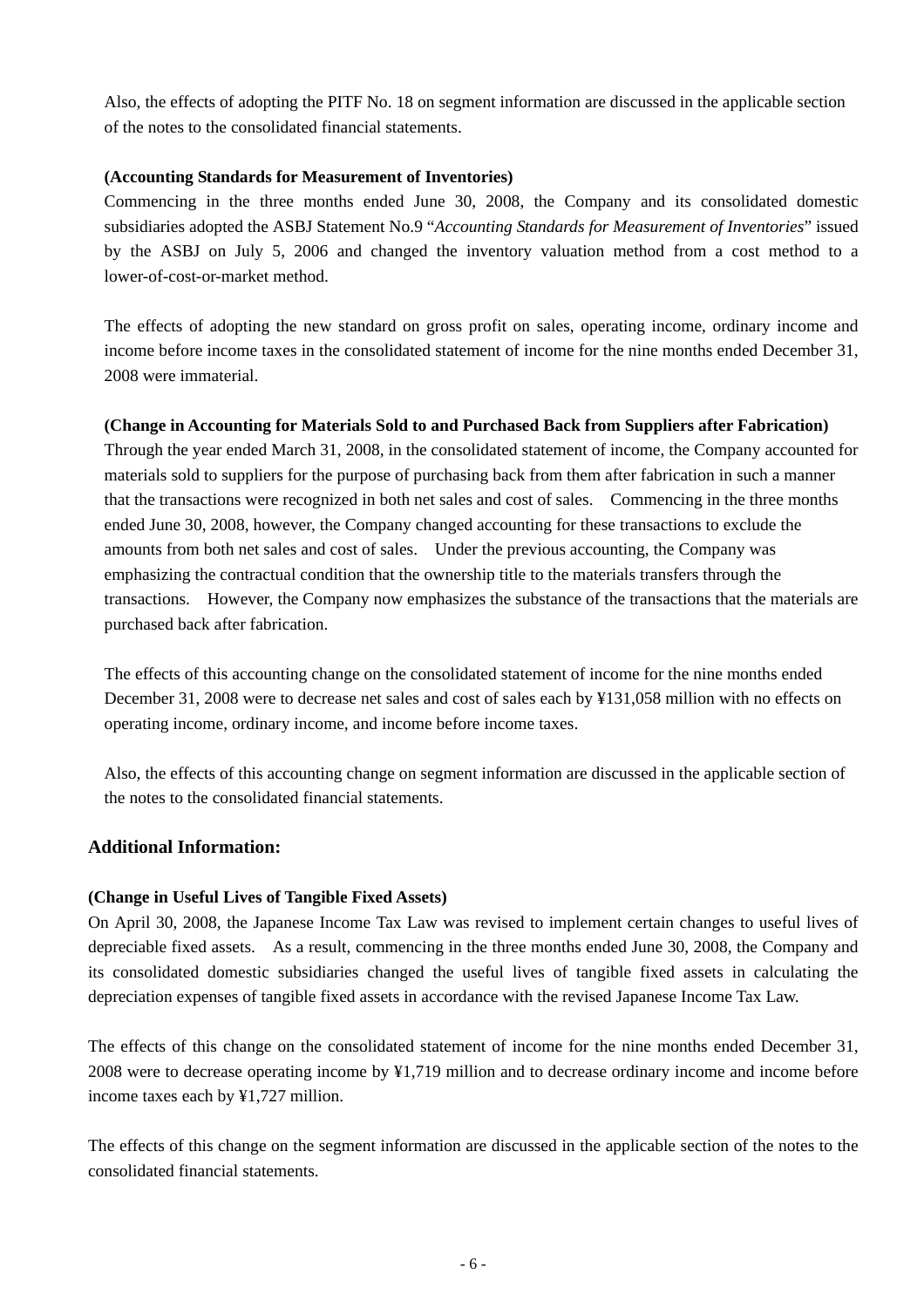# **5. Consolidated Financial Statements**

## **(1) Consolidated Balance Sheet**

 **December 31, 2008 and March 31, 2008**

|                                          |       | (Millions of Yen)        |                  |  |
|------------------------------------------|-------|--------------------------|------------------|--|
|                                          |       | <b>FY2008</b>            | FY2007           |  |
|                                          |       | <b>First Nine Months</b> | <b>Full Year</b> |  |
|                                          | As of | December 31, 2008        | March 31, 2008   |  |
| <b>ASSETS</b>                            |       |                          |                  |  |
| <b>Current Assets:</b>                   |       |                          |                  |  |
| Cash and time deposits                   |       | 94,865                   | 120,961          |  |
| Trade notes and accounts receivable      |       | 149,785                  | 201,259          |  |
| <b>Securities</b>                        |       | 49,207                   | 103,003          |  |
| <b>Inventories</b>                       |       | 337,472                  | 287,716          |  |
| Other                                    |       | 202,268                  | 184,392          |  |
| Allowance for doubtful receivables       |       | (1,764)                  | (2,019)          |  |
| Total current assets                     |       | 831,833                  | 895,312          |  |
| <b>Fixed Assets:</b>                     |       |                          |                  |  |
| Tangible fixed assets:                   |       |                          |                  |  |
| Buildings and structures (net)           |       | 152,962                  | 155,056          |  |
| Machinery and vehicles (net)             |       | 208,921                  | 215,657          |  |
| Land                                     |       | 442,677                  | 442,237          |  |
| Leased assets (net)                      |       | 58,500                   | 35,285           |  |
| Other (net)                              |       | 43,934                   | 50,133           |  |
| Total tangible fixed assets              |       | 906,994                  | 898,368          |  |
| Intangible fixed assets                  |       | 29,722                   | 33,951           |  |
| Investments and other fixed assets:      |       |                          |                  |  |
| Investment securities                    |       | 85,708                   | 92,658           |  |
| Other                                    |       | 81,542                   | 70,214           |  |
| Allowance for doubtful receivables       |       | (4,360)                  | (4,329)          |  |
| Investment valuation allowance           |       | (593)                    | (608)            |  |
| Total investments and other fixed assets |       | 162,297                  | 157,935          |  |
| Total fixed assets                       |       | 1,099,013                | 1,090,254        |  |
| <b>Total Assets</b>                      |       | 1,930,846                | 1,985,566        |  |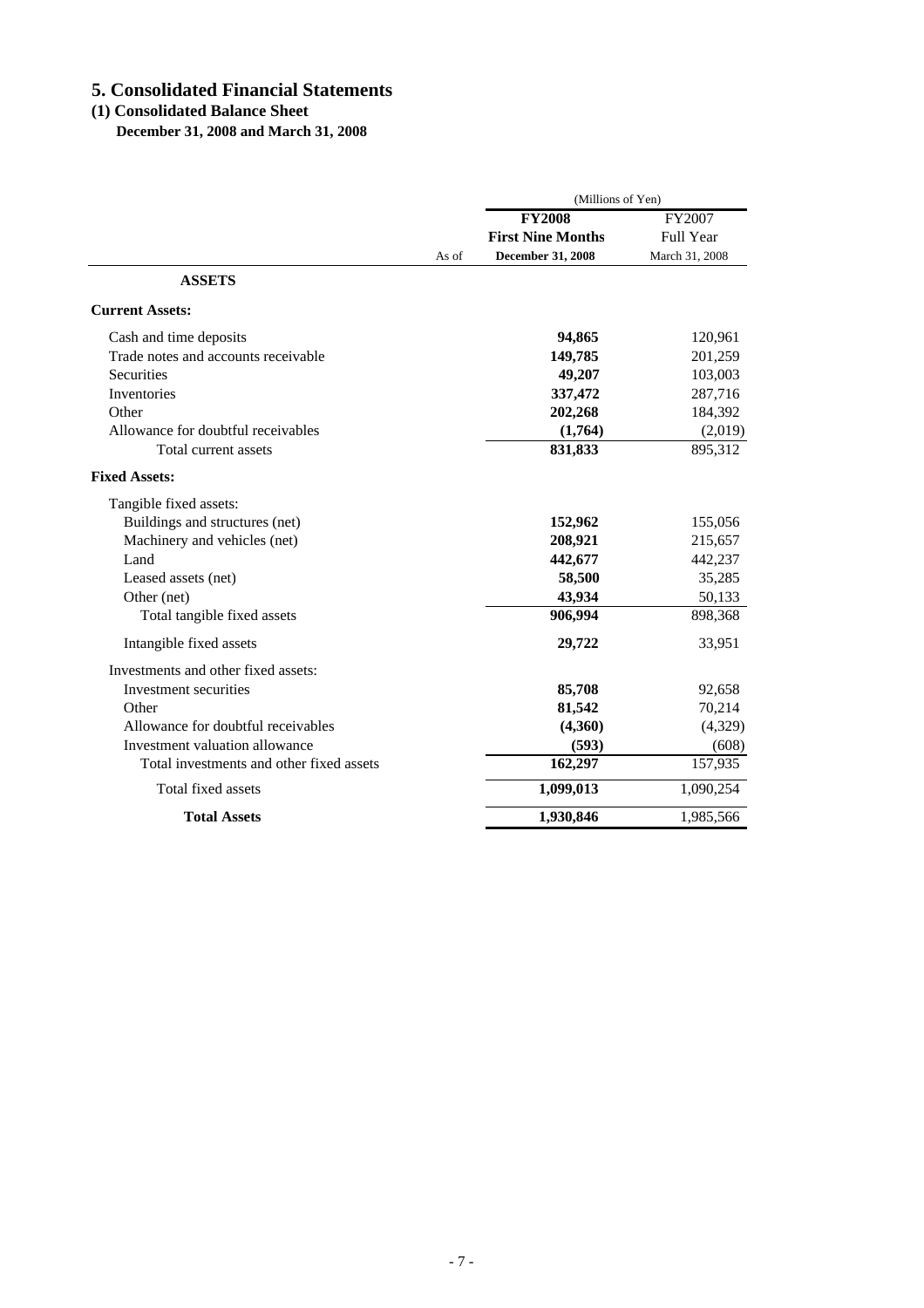|                                                                       | (Millions of Yen)        |                |  |
|-----------------------------------------------------------------------|--------------------------|----------------|--|
|                                                                       | <b>FY2008</b>            | FY2007         |  |
|                                                                       | <b>First Nine Months</b> | Full Year      |  |
| As of                                                                 | <b>December 31, 2008</b> | March 31, 2008 |  |
| <b>LIABILITIES</b>                                                    |                          |                |  |
| <b>Current Liabilities:</b>                                           |                          |                |  |
| Trade notes and accounts payable                                      | 224,578                  | 336,731        |  |
| Short-term loans payable                                              | 139,642                  | 69,851         |  |
| Long-term loans payable due within one year                           | 43,572                   | 32,935         |  |
| Bonds due within one year                                             | 20,000                   | 20,000         |  |
| Lease obligations                                                     | 17,454                   | 13,089         |  |
| Income taxes payable                                                  | 3,910                    | 22,321         |  |
| Accrued expenses                                                      | 143,101                  | 203,540        |  |
| Reserve for warranty expenses                                         | 54,661                   | 51,535         |  |
| Other                                                                 | 61,046                   | 94,933         |  |
| Total current liabilities                                             | 707,964                  | 844,935        |  |
| <b>Fixed Liabilities:</b>                                             |                          |                |  |
| <b>Bonds</b>                                                          | 95,000                   | 85,000         |  |
| Long-term loans payable                                               | 356,979                  | 261,599        |  |
| Lease obligations                                                     | 40,957                   | 22,505         |  |
| Deferred tax liability related to land revaluation                    | 93,733                   | 93,740         |  |
| Employees' and executive officers' severance and retirement benefits  | 94,490                   | 99,844         |  |
| Other reserves                                                        | 544                      | 631            |  |
| Other                                                                 | 18,800                   | 23,158         |  |
| Total fixed liabilities                                               | 700,503                  | 586,477        |  |
| <b>Total Liabilities</b>                                              | 1,408,467                | 1,431,412      |  |
| <b>EQUITY</b>                                                         |                          |                |  |
| <b>Capital and Retained Earnings:</b>                                 |                          |                |  |
| Common stock                                                          | 150,068                  | 150,068        |  |
| Capital surplus                                                       | 133,760                  | 133,838        |  |
| Retained earnings                                                     | 186,189                  | 167,332        |  |
| Treasury stock                                                        | (22, 976)                | (4,549)        |  |
| Total capital and retained earnings                                   | 447,041                  | 446,689        |  |
| <b>Valuation and Translation Adjustments:</b>                         |                          |                |  |
| Net unrealized gain on available-for-sale securities                  | 219                      | 545            |  |
| Net gain on derivative instruments                                    | 4,602                    | 4,158          |  |
| Land revaluation                                                      | 136,039                  | 136,048        |  |
| Foreign currency translation adjustments                              | (67, 458)                | (34,090)       |  |
| Pension adjustments recognized by an overseas consolidated subsidiary | (100)                    | (1,160)        |  |
| Total valuation and translation adjustments                           | 73,302                   | 105,501        |  |
| <b>Stock Acquisition Rights</b>                                       | 303                      | 209            |  |
| <b>Minority Interests in Consolidated Subsidiaries</b>                | 1,733                    | 1,755          |  |
| <b>Total Equity</b>                                                   | 522,379                  | 554,154        |  |
| <b>Total Liabilities and Equity</b>                                   | 1,930,846                | 1,985,566      |  |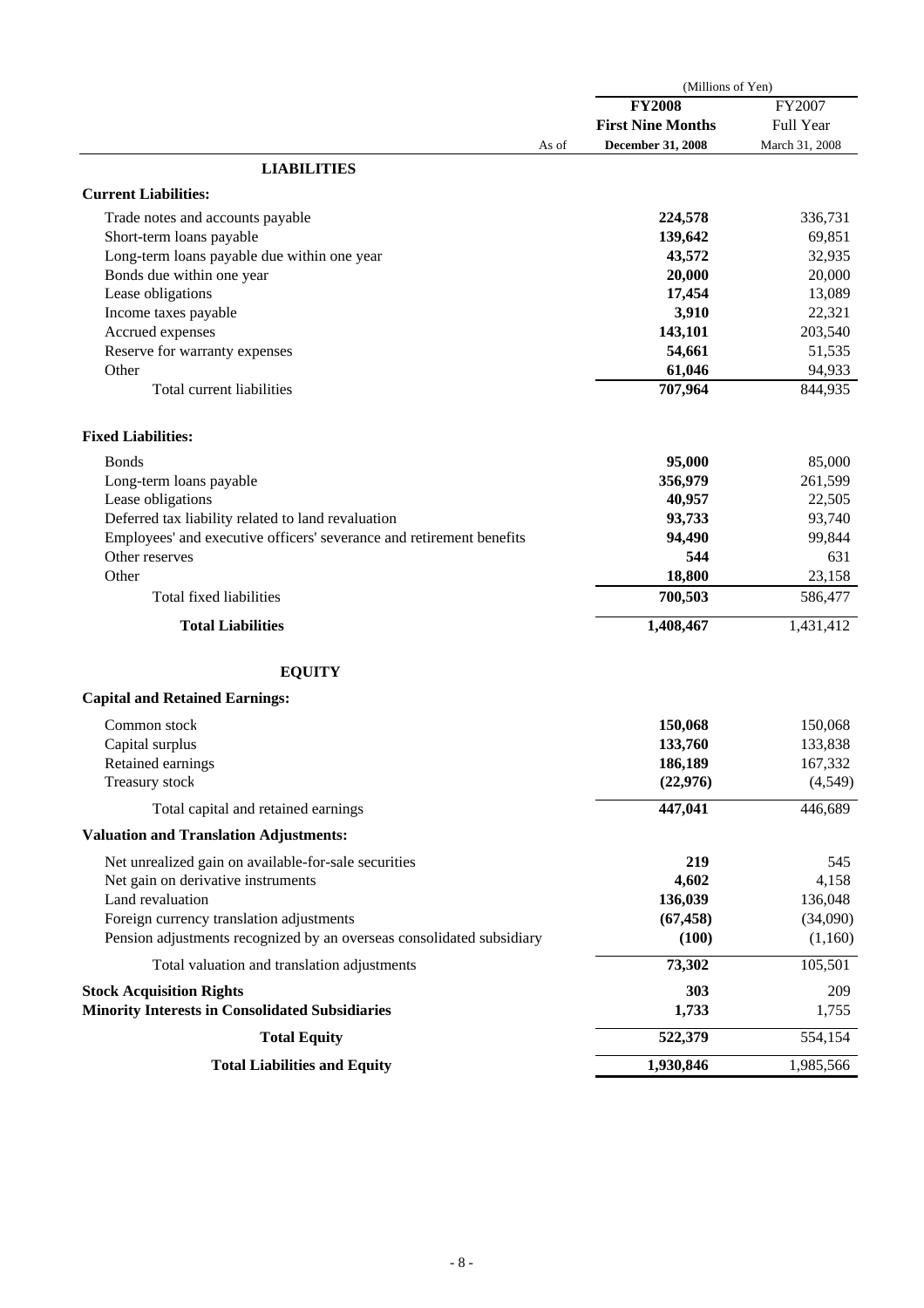# **(2) Consolidated Statement of Income For the first nine months ended December 31, 2008**

|                                                                    | (Millions of Yen)        |
|--------------------------------------------------------------------|--------------------------|
|                                                                    | <b>FY2008</b>            |
|                                                                    | <b>First Nine Months</b> |
|                                                                    | Ended December 31, 2008  |
| Net sales                                                          | 2,087,875                |
| Costs of sales                                                     | 1,594,060                |
| Gross profit on sales                                              | 493,815                  |
| Selling, general and administrative expenses                       | 457,295                  |
| <b>Operating income</b>                                            | 36,520                   |
| Non-operating income                                               |                          |
| Interest income                                                    | 2,738                    |
| Equity in net income of unconsolidated subsidiaries and affiliates | 4,816                    |
| Foreign exchange gain<br>Other                                     | 22,709                   |
|                                                                    | 3,846                    |
| Total                                                              | 34,109                   |
| Non-operating expenses                                             |                          |
| Interest expense                                                   | 11,181                   |
| Other                                                              | 7,311                    |
| Total                                                              | 18,492                   |
| <b>Ordinary income</b>                                             | 52,137                   |
| Extraordinary profits                                              |                          |
| Profit on sale of tangible fixed assets                            | 266                      |
| Gain on sale of investment securities                              | 77                       |
| Compensation for the exercise of eminent domain                    | 251                      |
| Other<br>Total                                                     | 16<br>610                |
|                                                                    |                          |
| <b>Extraordinary losses</b>                                        |                          |
| Loss on retirement and sale of tangible fixed assets               | 1,663                    |
| Loss on impairment of fixed assets<br>Other                        | 1,160<br>10              |
| Total                                                              | 2,833                    |
| Income before income taxes                                         | 49,914                   |
| Income taxes                                                       |                          |
| Current                                                            | 7,312                    |
| Deferred                                                           | 13,737                   |
| Total                                                              | 21,049                   |
| Minority interests of consolidated subsidiaries                    | 8                        |
| Net income                                                         | 28,857                   |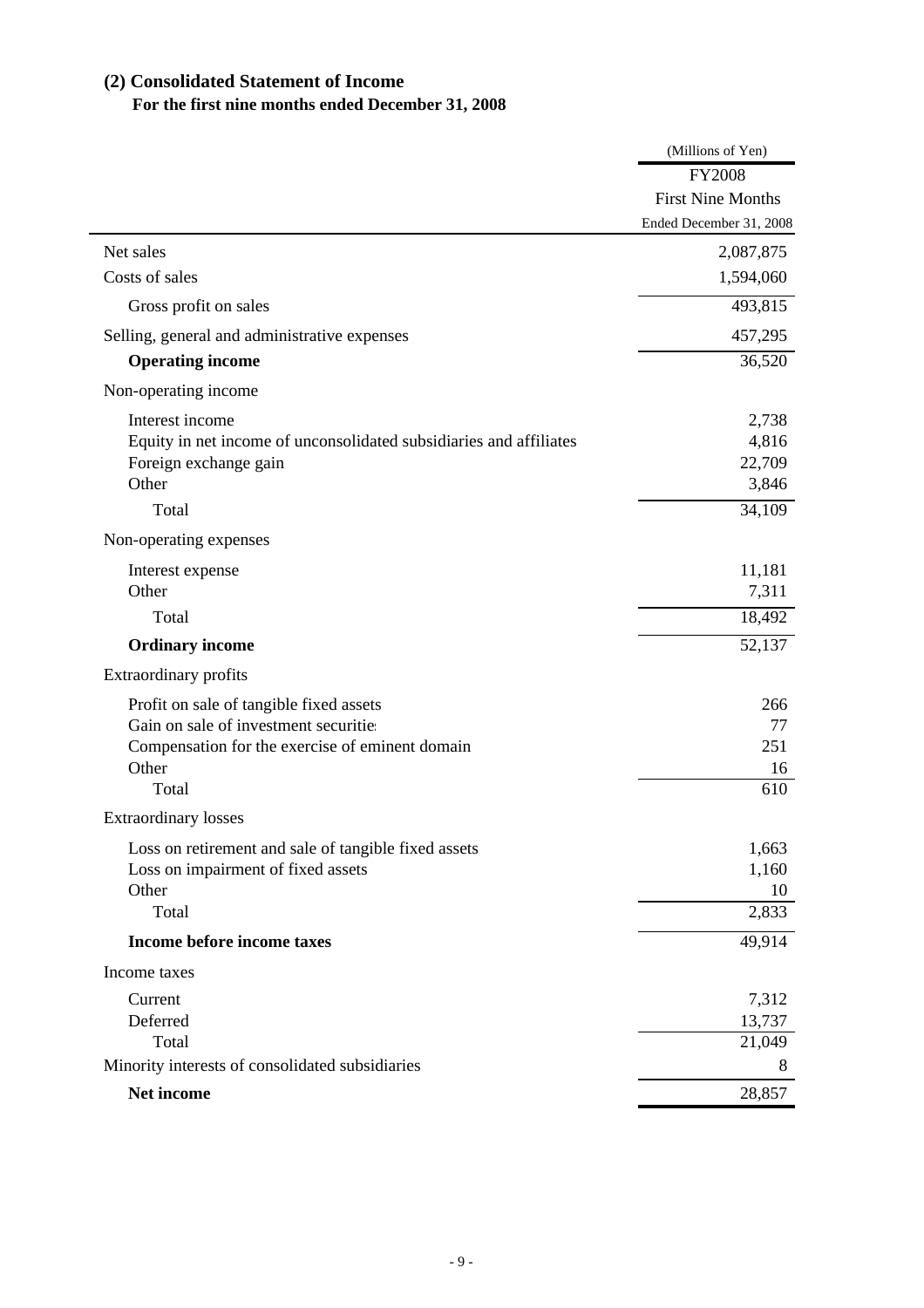## **(3) Consolidated Statement of Cash Flows**

## **For the first nine months ended December 31, 2008**

|                                                                                         | (Millions of Yen)        |
|-----------------------------------------------------------------------------------------|--------------------------|
|                                                                                         | <b>FY2008</b>            |
|                                                                                         | <b>First Nine Months</b> |
|                                                                                         | Ended December 31, 2008  |
| Cash flows from operating activities:                                                   |                          |
| Income before income taxes                                                              | 49,914                   |
| Adjustments to reconcile income before income taxes to net cash                         |                          |
| used in operating activities:                                                           |                          |
| Depreciation                                                                            | 57,354                   |
| Amortization of intangible fixed assets                                                 | 6,429                    |
| Loss on impairment of fixed assets                                                      | 1,160                    |
| Allowance for doubtful receivables                                                      | (95)                     |
| Reserve for warranty expenses                                                           | 3,126                    |
| Employees' and executive officers' severance and retirement benefits                    | (6,798)                  |
| Interest and dividend income                                                            | (2,902)                  |
| Interest expense                                                                        | 11,181                   |
| Equity in net income of unconsolidated subsidiaries and affiliates                      | (4, 816)                 |
| Loss/(gain) on retirement and sale of tangible fixed assets                             | 1,146                    |
| Loss/(gain) on sale of investment securities                                            | (77)                     |
| Decrease/(increase) in trade notes and accounts receivable                              | 49,574                   |
| Decrease/(increase) in inventories                                                      | (91, 302)                |
| Increase/(decrease) in trade notes and accounts payable                                 | (110, 456)               |
| Increase/(decrease) in other current liabilities                                        | (55,743)                 |
| Other                                                                                   | (24, 473)                |
| Subtotal                                                                                | (116,778)                |
| Interest and dividends received                                                         | 7,400                    |
| Interest paid                                                                           | (10, 830)                |
| Income taxes paid                                                                       | (28, 794)                |
| Net cash used in operating activities                                                   | (149,002)                |
|                                                                                         |                          |
| <b>Cash flows from investing activities:</b>                                            |                          |
| Purchase of investment securities                                                       | (7,110)                  |
| Sale of investment securities                                                           | 124                      |
| Acquisition of tangible fixed assets                                                    | (41,106)                 |
| Proceeds from sale of tangible fixed assets                                             | 5,347                    |
| Acquisition of intangible fixed assets                                                  | (4, 869)                 |
| Decrease/(increase) in short-term loans receivable                                      | (2)                      |
| Long-term loans receivable made                                                         | (200)                    |
| Collections of long-term loans receivable                                               | 67                       |
| Other                                                                                   | 18                       |
| Net cash used in investing activities                                                   | (47, 731)                |
|                                                                                         |                          |
| <b>Cash flows from financing activities:</b>                                            |                          |
| Increase/(decrease) in short-term loans payable                                         | 41,195                   |
| Proceeds from long-term loans payable                                                   | 138,400                  |
| Repayment of long-term loans payable                                                    | (32, 383)                |
| Proceeds from issuance of bonds                                                         | 10,000                   |
| Proceeds from sale and leaseback transactions                                           | 5,936                    |
| Payment of lease obligations                                                            | (14,804)                 |
| Cash dividends paid                                                                     | (8, 453)                 |
| Cash dividends paid to minority shareholders                                            | (27)                     |
| Acquisition of treasury shares of common stock                                          | (18, 505)                |
| Other                                                                                   | (985)                    |
| Net cash provided by financing activities                                               | 120,374                  |
| Effects of exchange rate fluctuations on cash and cash equivalents                      | (8,991)                  |
| Net decrease in cash and cash equivalents                                               | (85,350)                 |
| Cash and cash equivalents at beginning of the period                                    | 223,894                  |
| Increase in cash and cash equivalents due to additional subsidiaries newly consolidated | 5,438                    |
| Cash and cash equivalents at end of the period                                          | 143,982                  |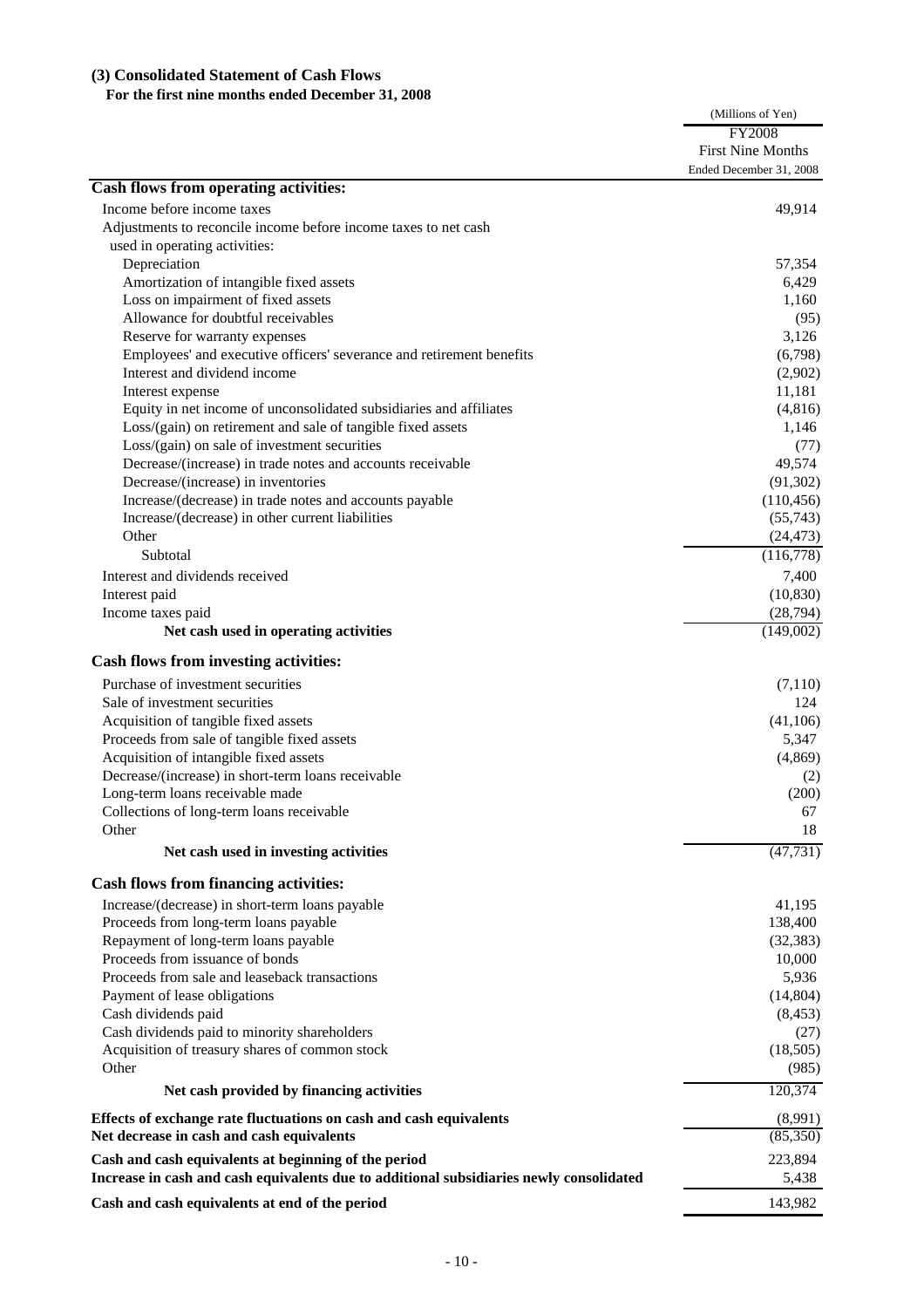Commencing in the year ending March 31, 2009 (and any interim periods in the year), the ASBJ Statement No.12, "*Accounting Standard for Quarterly Financial Statements"* , and the ASBJ Guidance No.14, "*Implementation Guidance for Accounting Standards for Quarterly Financial statements"* , have been adopted. Also, interim financial statements are prepared in accordance with "*Regulation for Quarterly Consolidated Financial Reporting* ".

## **(4) Going Concern**

None

### **(5) Segment Information**

### **1. Information by Industry Segment**

Mazda Motor Corporation and its consolidated subsidiaries are primarily engaged in the manufacture and sale of passenger and commercial vehicles. Sales amount related to this industry exceeded 90% of the total sales amount of all the industry segments. Also, operating income (loss) related to this industry exceeded 90% of the larger of the absolute total amount of operating income and that of operating loss of all the industry segments. Accordingly, information by industry segment is not shown.

### **2. Information by Geographic Area**

|                                 | (Millions of Yen) |         |         |         |           |                          |                           |
|---------------------------------|-------------------|---------|---------|---------|-----------|--------------------------|---------------------------|
| <b>FY2008 First Nine Months</b> |                   | North   |         | Other   |           | Elimination              |                           |
| (Ended December 31, 2008)       | Japan             | America | Europe  | areas   | Total     |                          | or corporate Consolidated |
| Net sales:                      |                   |         |         |         |           |                          |                           |
| <b>Outside Customers</b>        | 785.550           | 570.746 | 536,737 | 194.842 | 2,087,875 | $\overline{\phantom{0}}$ | 2,087,875                 |
| Inter-area                      | 986.918           | 5,335   | 7,430   | 1.423   | 1.001.106 | (1,001,106)              |                           |
| Total                           | 1,772,468         | 576.081 | 544,167 | 196,265 | 3,088,981 | (1,001,106)              | 2,087,875                 |
| Operating income/(loss)         | (29, 153)         | 23,714  | 16,355  | 9,036   | 19,952    | 16.568                   | 36,520                    |

Notes:

1. Method of segmentation and principal countries or regions belonging to each segment:

<sup>2)</sup> Principal countries or regions belonging to each segment

| North America: | U.S.A. and Canada           |
|----------------|-----------------------------|
| Europe:        | Russia, Belgium and Germany |
| Other areas:   | Australia and Colombia      |

2. Practical solution on unification of accounting policies applied to foreign subsidiaries for consolidated financial statements:

As discussed earlier in the accounting changes in preparing interim consolidated financial statements, commencing in the three months ended June 30, 2008, the Company and its consolidated overseas subsidiaries adopted PITF No. 18, "*Practical Solution on Unification of Accounting Policies Applied to Foreign Subsidiaries for Consolidated Financial Statements* ", issued by the ASBJ on May 17, 2006.

The effects of adopting PITF No. 18 on the operating income of North America segment for the nine months ended December 31, 2008 were immaterial, but the effects on Europe segment and on Other segment were to decrease operating income by ¥1,986 million and to increase operating income by ¥2,462 million, respectively.

Also, in connection with adopting the PITF No. 18, incentive expenses of consolidated overseas subsidiaries that were recognized in selling, general and administrative expenses in the prior periods are now recognized as a reduction to net sales. The effects of this change on North America segment, Europe segment and Other segment for the nine months ended December 31, 2008 were to decrease net sales by ¥52,586 million, ¥37,138 million and ¥1,227 million, respectively. However, this change had no effects on operating income of any of the segments as the operating expense (selling, general and administrative expenses) of each segment decreased by the amount equal to the amount of decrease in net sales.

3. Change in accounting for materials sold to and purchased back from suppliers after fabrication:

As discussed earlier in the accounting changes in preparing interim consolidated financial statements, commencing in the three months ended June 30, 2008, the Company changed accounting for materials sold to and purchased back from suppliers after fabrication. The effects of this change on Japan segment for the nine months ended December 31, 2008 were to decrease net sales by ¥131,058 million. However, since operating expense (cost of sales) decreased by the same amount, operating income was not affected.

4. Change in useful lives of tangible fixed assets:

As discussed earlier in the additional information, commencing in the three months ended June 30, 2008, the Company and its consolidated domestic subsidiaries changed the useful lives of tangible fixed assets in calculating their depreciation expenses in accordance with the revised Japanese Income Tax Law. The effects of this change on Japan segment for the nine months ended December 31, 2008 were to decrease operating income by ¥1,719 million.

<sup>1)</sup> Method: Segmentation by geographic adjacency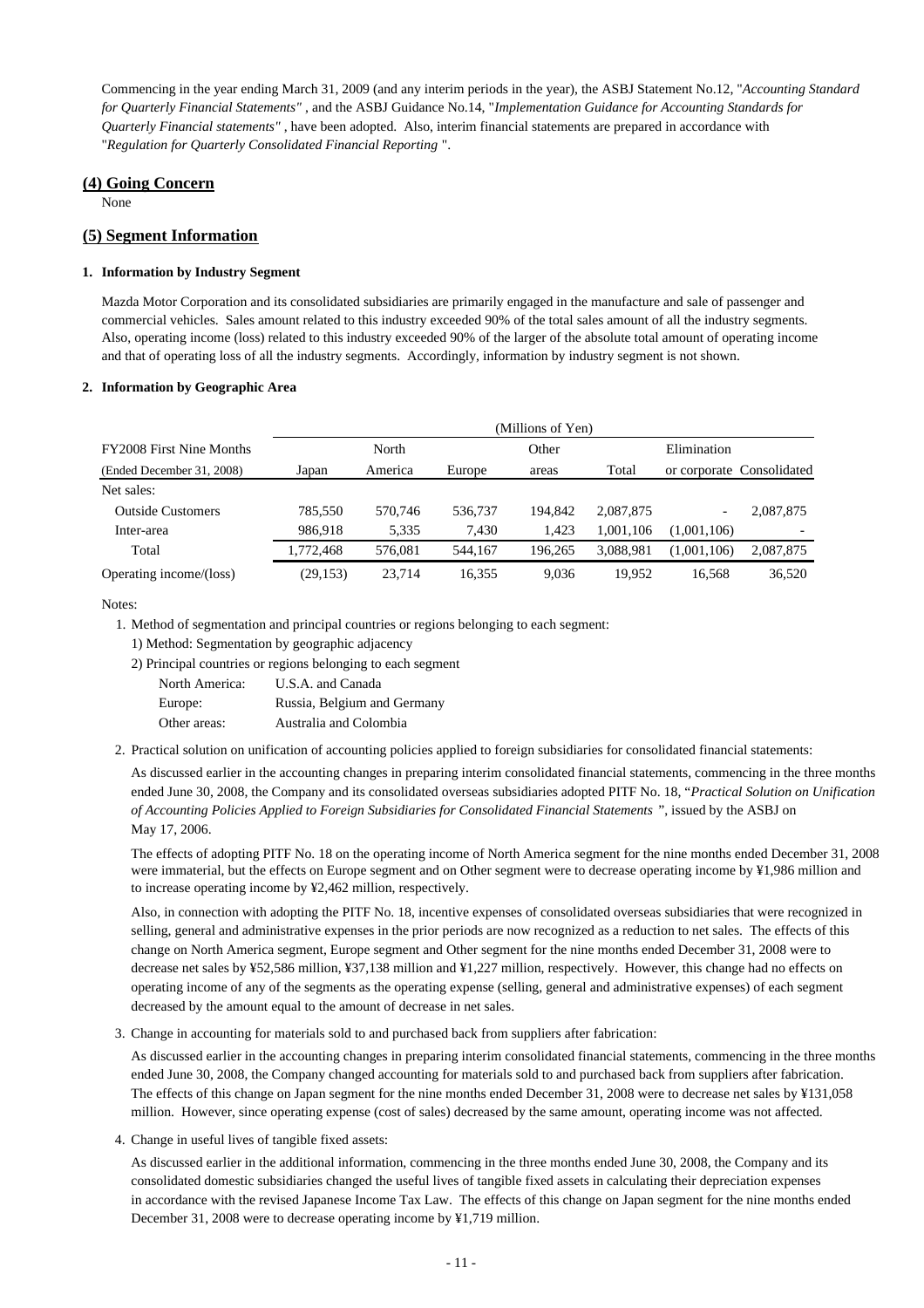### **3. Overseas Sales**

| <b>FY2008 First Nine Months</b> | (Millions of Yen) |                          |                          |           |  |
|---------------------------------|-------------------|--------------------------|--------------------------|-----------|--|
| (Ended December 31, 2008)       | North America     | Europe                   | Other areas              | Total     |  |
| Overseas sales                  | 589,175           | 548,873                  | 477,863                  | 1,615,911 |  |
| Consolidated sales              | -                 | $\overline{\phantom{0}}$ | $\overline{\phantom{0}}$ | 2,087,875 |  |
| Percentage of overseas sales to | $\%$              | $\frac{0}{0}$            | $\%$                     | $\%$      |  |
| consolidated sales              | 28.2              | 26.3                     | 22.9                     | 77.4      |  |

Notes:

- 1. Overseas sales include exports by the Company and its consolidated domestic subsidiaries as well as sales (other than exports to Japan) by overseas consolidated subsidiaries.
- 2. Method of segmentation and principal countries or regions belonging to each segment 1) Method: Segmentation by geographic adjacency
	- 2) Principal countries or regions belonging to each segment

| North America: | U.S.A. and Canada             |
|----------------|-------------------------------|
| Europe:        | Russia, Germany and UK        |
| Other areas:   | Australia. China and Thailand |

3. As discussed earlier in the accounting changes in preparing interim consolidated financial statements, commencing in the three months ended June 30, 2008, the Company and its consolidated overseas subsidiaries adopted PITF No. 18, *"Practical Solution on Unification of Accounting Policies Applied to Foreign Subsidiaries for Consolidated*  Financial Statements", issued by the ASBJ on May 17, 2006.

Also, in connection with adopting the PITF No. 18, incentive expenses of consolidated overseas subsidiaries that were recognized in selling, general and administrative expenses in the prior periods are now recognized as a reduction to net sales. The effects of this change on North America segment, Europe segment and Other segment for the nine months ended December 31, 2008 were to decrease net sales by ¥52,586 million, ¥37,138 million and ¥1,227 million, respectively.

### **(6) Significant Changes in the Amount of Equity**

During the third quarter of this fiscal year ended December 31, 2008, based on the resolution of the board of directors on November 18, 2008, the Company acquired 96,802 shares of its common stock through the off-hours trading system (ToSTNeT-3) of the Tokyo Stock Exchange on November 19, 2008. As a result of this transaction, the Company's treasury shares of common stock increased by ¥17,812 million. Also, the balance of the equity in the consolidated balance sheet as of December 31, 2008 was ¥447,041 million.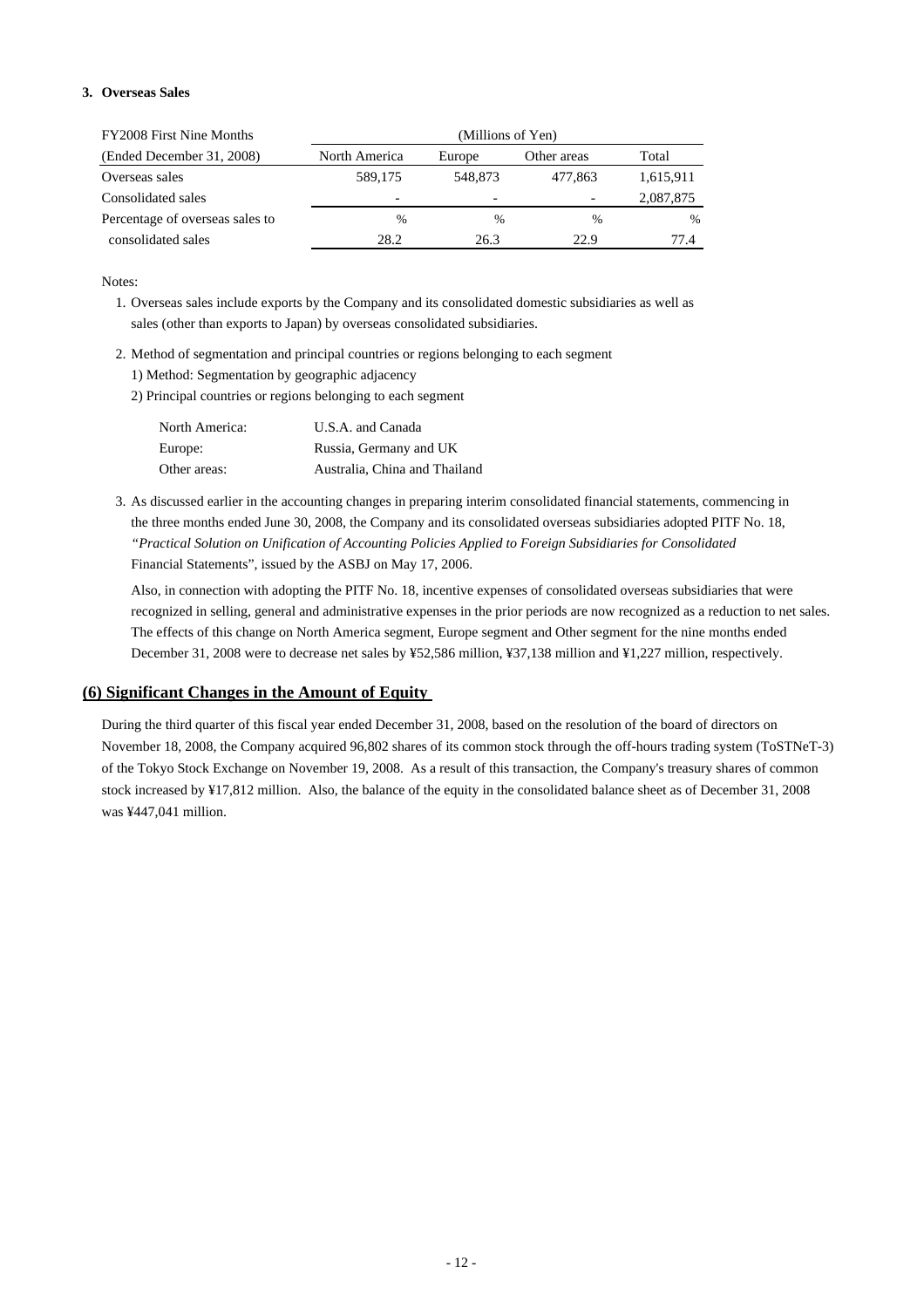### **(1) Consolidated Statement of Income**

 **For the first nine months ended December 31, 2008**

 **With comparative figures for the first nine months ended December 31, 2007**

|                                                             |                | (Millions of Yen)                                             |                                                                      |            |                                    |
|-------------------------------------------------------------|----------------|---------------------------------------------------------------|----------------------------------------------------------------------|------------|------------------------------------|
|                                                             |                | FY2007<br><b>First Nine Months</b><br>Ended December 31, 2007 | <b>FY2008</b><br><b>First Nine Months</b><br>Ended December 31, 2008 | Amount     | Increase/ (Decrease)<br>Percentage |
| Net sales                                                   | 1              | 2,506,253                                                     | 2,087,875                                                            | (418,378)  | (16.7)                             |
| Costs of sales                                              | $\overline{c}$ | 1,790,667                                                     | 1,594,060                                                            | (196, 607) | (11.0)                             |
| Gross profit on sales                                       | 3              | 715,586                                                       | 493,815                                                              | (221,771)  | (31.0)                             |
| Selling, general and administrative expenses                | 4              | 607,189                                                       | 457,295                                                              | (149, 894) | (24.7)                             |
| <b>Operating income</b>                                     | 5              | 108,397                                                       | 36,520                                                               | (71, 877)  | (66.3)                             |
| Non-operating income                                        |                |                                                               |                                                                      |            |                                    |
| Interest income                                             | 6              | 3,240                                                         | 2,738                                                                | (502)      |                                    |
| Equity in net income of unconsolidated                      |                |                                                               |                                                                      |            | (15.5)                             |
| subsidiaries and affiliates                                 | 7              | 5,549                                                         | 4,816                                                                | (733)      | (13.2)                             |
| Foreign exchange gain                                       | 8              |                                                               | 22,709                                                               | 22,709     |                                    |
| Other                                                       | 9              | 4,086                                                         | 3,846                                                                | (240)      | (5.9)                              |
| Total                                                       | 10             | 12,875                                                        | 34,109                                                               | 21,234     | 164.9                              |
|                                                             |                |                                                               |                                                                      |            |                                    |
| Non-operating expenses                                      |                |                                                               |                                                                      |            |                                    |
| Interest expense                                            | 11             | 14,241                                                        | 11,181                                                               | (3,060)    | (21.5)                             |
| Foreign exchange loss                                       | 12             | 12,286                                                        |                                                                      | (12, 286)  |                                    |
| Other                                                       | 13             | 5,019                                                         | 7,311                                                                | 2,292      | 45.7                               |
| Total                                                       | 14             | 31,546                                                        | 18,492                                                               | (13,054)   | (41.4)                             |
| <b>Ordinary income</b>                                      | 15             | 89,726                                                        | 52,137                                                               | (37, 589)  | (41.9)                             |
| Extraordinary profits                                       |                |                                                               |                                                                      |            |                                    |
| Profit on sale of tangible fixed assets                     | 16             | 862                                                           | 266                                                                  | (596)      | (69.1)                             |
| Gain on sale of investment securities                       | 17             | 28                                                            | 77                                                                   | 49         | 175.0                              |
| Compensation for the exercise of eminent domain             | 18             | 82                                                            | 251                                                                  | 169        | 206.1                              |
| Other                                                       | 19             |                                                               | 16                                                                   | 16         |                                    |
| Total                                                       | 20             | 972                                                           | 610                                                                  | (362)      | (37.2)                             |
| Extraordinary losses                                        |                |                                                               |                                                                      |            |                                    |
| Loss on retirement and sale of tangible fixed assets        | 21             | 2,951                                                         | 1,663                                                                | (1,288)    | (43.6)                             |
| Loss on impairment of fixed assets                          | 22             | 313                                                           | 1,160                                                                | 847        | 270.6                              |
| Adoption of revised accounting standard for leases          | 23             | 1,144                                                         |                                                                      | (1, 144)   |                                    |
| Other                                                       | 24             | 4                                                             | 10                                                                   | 6          | 150.0                              |
| Total                                                       | 25             | 4,412                                                         | 2,833                                                                | (1,579)    | (35.8)                             |
| Income before income taxes                                  | 26             | 86,286                                                        | 49,914                                                               | (36,372)   | (42.2)                             |
| Income taxes                                                |                |                                                               |                                                                      |            |                                    |
| Current                                                     | 27             | 27,490                                                        | 7,312                                                                | (20, 178)  | (73.4)                             |
| Prior year                                                  | 28             | 6,290                                                         |                                                                      | (6,290)    |                                    |
| Deferred<br>Minority interests of consolidated subsidiaries | 29             | 6,832                                                         | 13,737                                                               | 6,905      | 101.1                              |
|                                                             | 30             | 674                                                           | 8                                                                    | (666)      | (98.8)                             |
| Net income                                                  | 31             | 45,000                                                        | 28,857                                                               | (16, 143)  | (35.9)                             |

Note: Commencing in the year ending March 31, 2009 (and any interim periods in the year), interim financial statements are prepared in accordance with "*Accounting Standard for Quarterly Financial Statements* ". However, the comparative figures presented above for the period ended December 31, 2007 are based on First Nine Months Consolidated Financial Results of the prior year.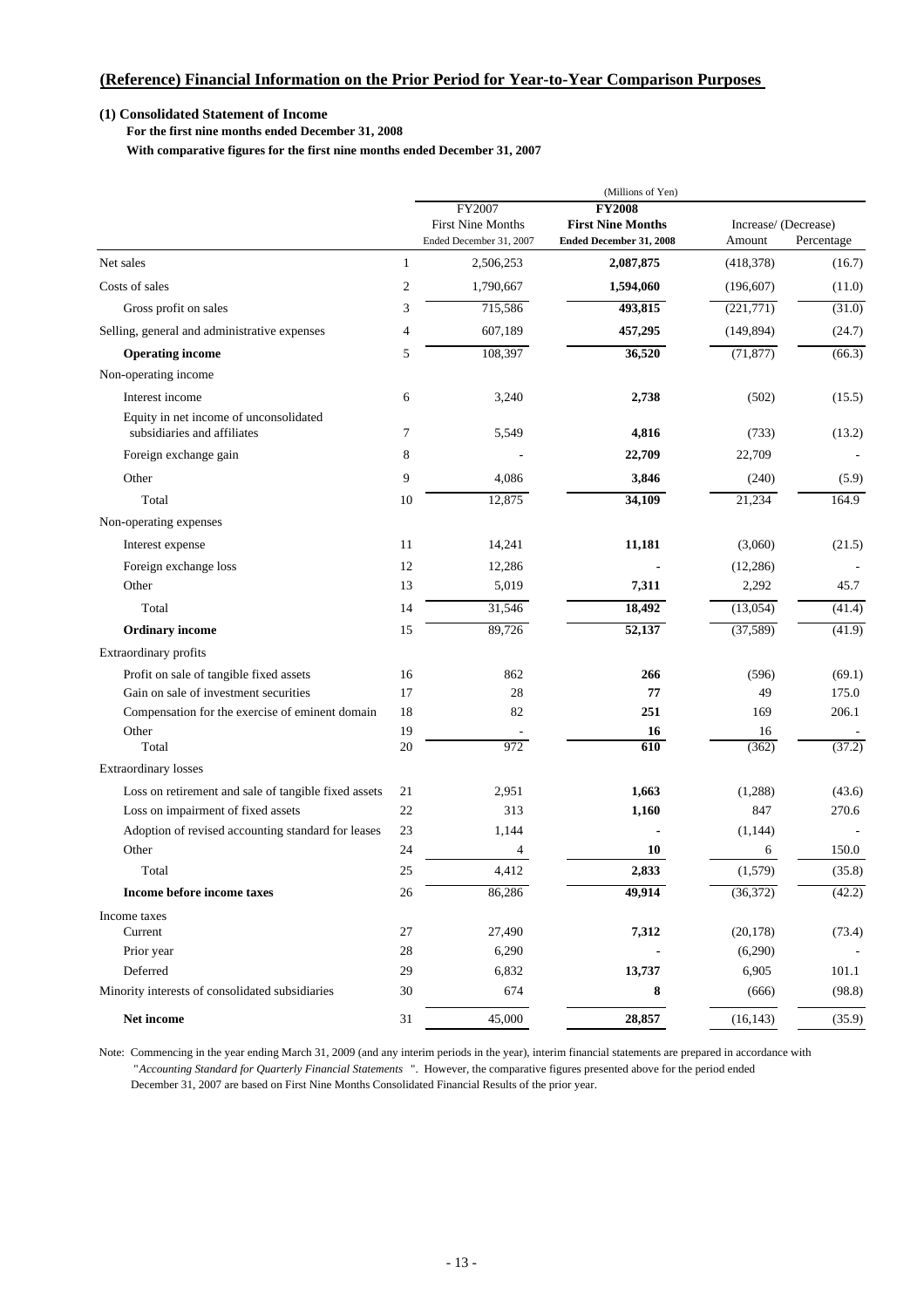## **(2) Segment Information**

### **1. Information by Industry Segment**

Mazda Motor Corporation and its consolidated subsidiaries are primarily engaged in the manufacture and sale of passenger and commercial vehicles. Sales amount related to this industry exceeded 90% of the total sales amount of all the industry segments. Also, operating income (loss) related to this industry exceeded 90% of the larger of the absolute total amount of operating income and that of operating loss of all the industry segments. Accordingly, information by industry segment is not shown.

#### **2. Information by Geographic Area**

|                           |           | (Millions of Yen) |         |         |           |                          |                           |  |
|---------------------------|-----------|-------------------|---------|---------|-----------|--------------------------|---------------------------|--|
| FY2007 First Nine Months  | North     |                   |         | Other   |           | Elimination              |                           |  |
| (Ended December 31, 2007) | Japan     | America           | Europe  | areas   | Total     |                          | or corporate Consolidated |  |
| Net sales:                |           |                   |         |         |           |                          |                           |  |
| <b>Outside Customers</b>  | 928,095   | 724.624           | 602.349 | 251.185 | 2.506.253 | $\overline{\phantom{0}}$ | 2,506,253                 |  |
| Inter-area                | 1.038.109 | 3.316             | 16.723  | 1.721   | 1.059.869 | (1,059,869)              |                           |  |
| Total                     | 1.966.204 | 727.940           | 619,072 | 252,906 | 3.566.122 | (1,059,869)              | 2.506.253                 |  |
| Operating income          | 77.533    | 10.096            | 13.111  | 14.991  | 115.731   | (7, 334)                 | 108.397                   |  |

#### Note:

1. Method of segmentation and principal countries or regions belonging to each segment

- 1) Method: Segmentation by geographic adjacency
- 2) Principal countries or regions belonging to each segment

| North America: | U.S.A. and Canada       |
|----------------|-------------------------|
| Europe:        | UK, Germany and Belgium |
| Other areas:   | Australia and Colombia  |

### **3. Overseas Sales**

| FY2007 First Nine Months        | (Millions of Yen)        |         |             |           |  |  |
|---------------------------------|--------------------------|---------|-------------|-----------|--|--|
| (Ended December 31, 2007)       | North America            | Europe  | Other areas | Total     |  |  |
| Overseas sales                  | 756.993                  | 614.452 | 512.937     | 1,884,382 |  |  |
| Consolidated sales              | $\overline{\phantom{0}}$ | -       | -           | 2,506,253 |  |  |
| Percentage of overseas sales to | $\%$                     | $\%$    | %           | %         |  |  |
| consolidated sales              | 30.2                     | 24.5    | 20.5        | 75.2      |  |  |

### Notes:

- 1. Overseas sales include exports by the Company and its consolidated domestic subsidiaries as well as sales (other than exports to Japan) by overseas consolidated subsidiaries.
- 2. Method of segmentation and principal countries or regions belonging to each segment
	- 1) Method: Segmentation by geographic adjacency
	- 2) Principal countries or regions belonging to each segment

| North America: | U.S.A. and Canada             |
|----------------|-------------------------------|
| Europe:        | UK, Germany, and Russia       |
| Other areas:   | Australia, China and Colombia |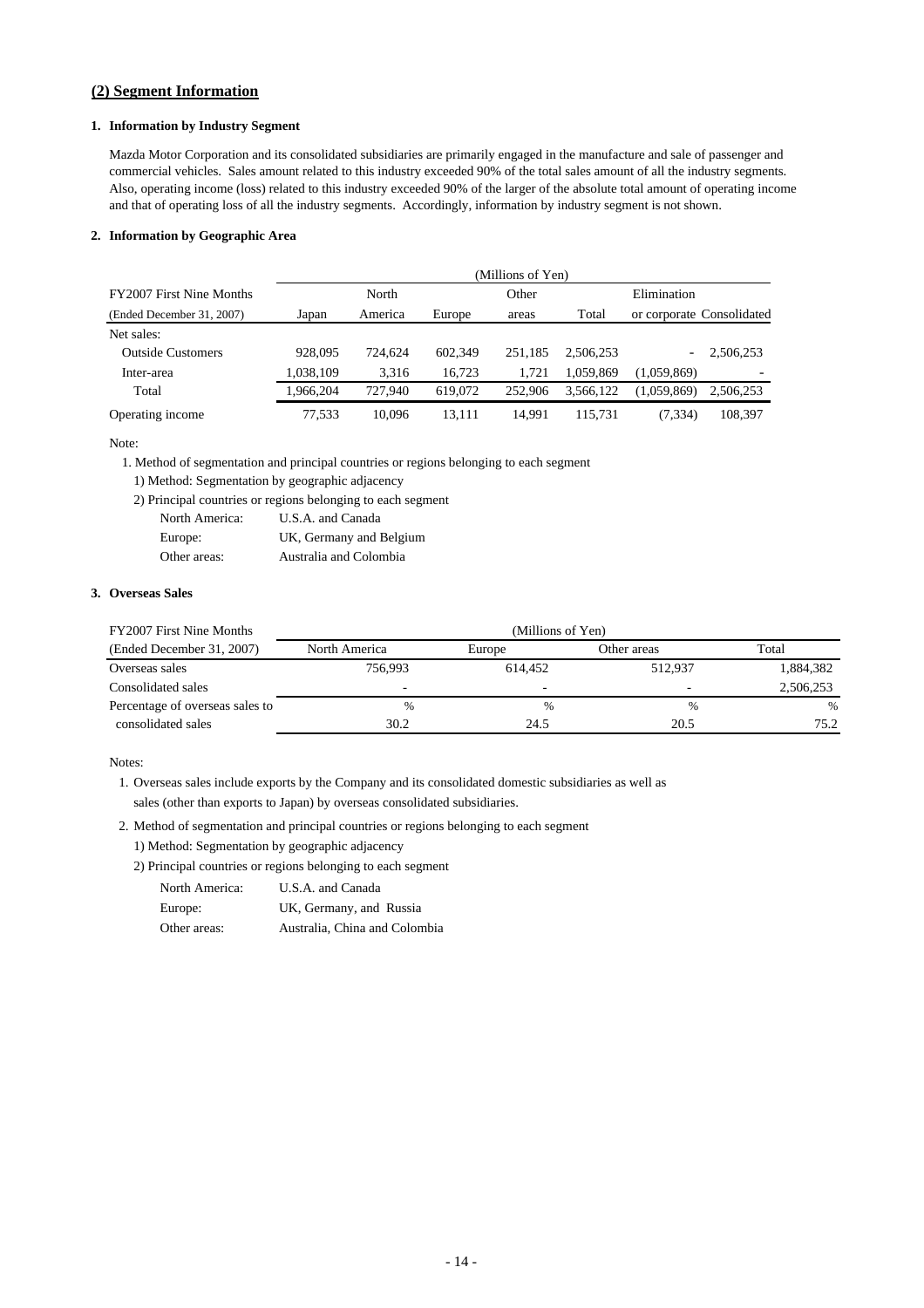## **6. Production and Sales Information**

### **1. Production Volume**

| Type           | FY2007 First Nine Months  | <b>FY2008 First Nine Months</b> | Increase/  |  |  |
|----------------|---------------------------|---------------------------------|------------|--|--|
|                | (Ended December 31, 2007) | (Ended December 31, 2008)       | (Decrease) |  |  |
|                | units                     | units                           | units      |  |  |
| Passenger cars | 721,915                   | 757,403                         | 35,488     |  |  |
|                |                           |                                 |            |  |  |
| Trucks         | 31,526                    | 27,780                          | (3,746)    |  |  |
|                |                           |                                 |            |  |  |
| Vehicles Total | 753,441                   | 785,183                         | 31,742     |  |  |

Note: Production volume figures do not include those Mazda-brand vehicles produced by the following

joint venture assembly plants with Ford (that are accounted for by the equity method):

|                                   | <b>FY2008</b><br>FY2007  |                          | Increase/      |
|-----------------------------------|--------------------------|--------------------------|----------------|
|                                   | <b>First Nine Months</b> | <b>First Nine Months</b> | (Decrease)     |
| AutoAlliance International, Inc.  | 38,705 units             | 50.331 units             | $11.626$ units |
| AutoAlliance (Thailand) Co., Ltd. | 38.801                   | 41.918                   | 3.117          |

### **2. Sales Volume and Revenue**

| Type                       |                           | FY2007 First Nine Months |                   | <b>FY2008 First Nine Months</b><br>(Ended December 31, 2008) | Increase/<br>(Decrease)  |             |  |
|----------------------------|---------------------------|--------------------------|-------------------|--------------------------------------------------------------|--------------------------|-------------|--|
|                            | (Ended December 31, 2007) |                          |                   |                                                              |                          |             |  |
|                            | Volume                    | Revenue                  | Volume<br>Revenue |                                                              | Volume                   | Revenue     |  |
|                            | million yen<br>units      |                          | units             | million yen                                                  | units                    | million yen |  |
| Vehicles                   | 875,730                   | 1.840.952                | 891,049           | 1,582,915                                                    | 15,319                   | (258, 037)  |  |
| Knockdown Parts (Overseas) |                           | 84.418                   | ٠                 | 69.816                                                       |                          | (14,602)    |  |
| Parts                      | ٠                         | 213.831                  | ٠                 | 210,539                                                      |                          | (3,292)     |  |
| Other                      | $\overline{\phantom{a}}$  | 367,052                  | ٠                 | 224,605                                                      | $\overline{\phantom{a}}$ | (142, 447)  |  |
| Total                      |                           | 2.506.253                | ٠                 | 2,087,875                                                    |                          | (418, 378)  |  |

### Wholesales Volume by Market

| Type           | FY2007 First Nine Months  | <b>FY2008 First Nine Months</b> | Increase/  |  |  |
|----------------|---------------------------|---------------------------------|------------|--|--|
|                | (Ended December 31, 2007) | (Ended December 31, 2008)       | (Decrease) |  |  |
|                | units                     | units                           | units      |  |  |
| Japan          | 177,263                   | 165,594                         | (11,669)   |  |  |
| North America  | 279,917                   | 277,446                         | (2,471)    |  |  |
| Europe         | 217,544                   | 233,097                         | 15,553     |  |  |
| Other          | 201,006                   | 214,912                         | 13,906     |  |  |
| Overseas Total | 698,467                   | 725,455                         | 26,988     |  |  |
| Total          | 875,730                   | 891.049                         | 15,319     |  |  |